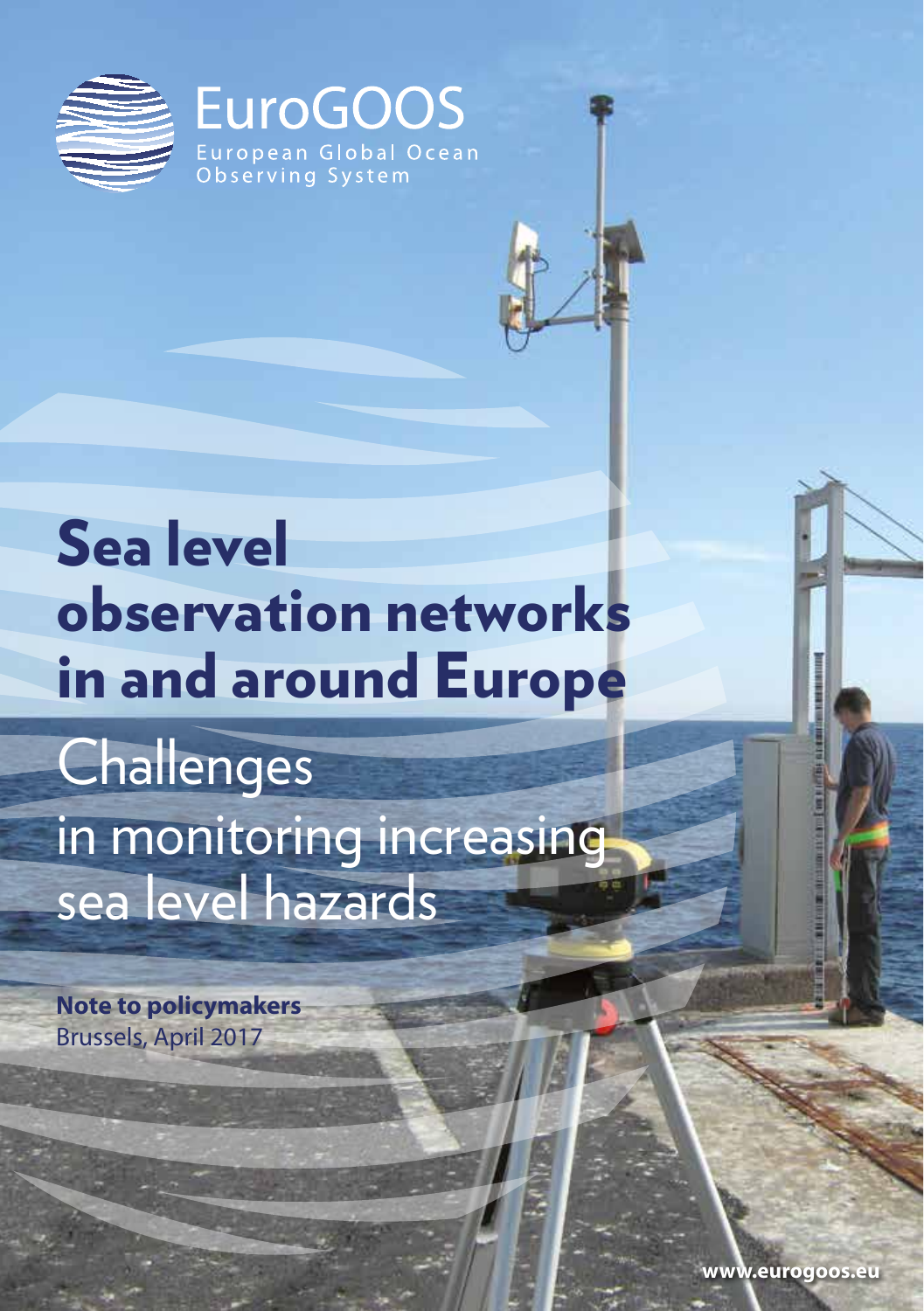

Tide gauges support harbour operations and navigation, and are important for tsunami and storm surges warnings © photo by SIDMAR for Puertos del Estado / Almería Harbour Authority

## **Sea level is an indicator of climate change and strongly affects coastal populations.**

Sea level or "sea surface height" is considered an Essential Ocean Variable by the Global Ocean Observing System (GOOS). Sea level measurements along the coasts have been made since the XIX century by means of tide gauges. Today, tide gauges still are a key method to observe trends in mean sea level, assess extreme events, make tidal predictions and geodetic applications, support harbour operations and navigation. Furthermore, tide gauge measurements play an increasingly important role in the new warning systems for tsunamis and storm surges. Coastal inundation and storm surges can cause significant flood events and consequent destruction of property and infrastructure at the coast.

There is now a critical and increasing need for tide gauge data to help prevent and mitigate coastal disasters and deliver accurate projections of future sea level changes. In 2016, the EuroGOOS Tide Gauges Task Team conducted a survey to all national tide gauge operators in Europe and adjacent countries and collected information about the existing networks' status. The survey also helped understand whether a permanent and sustainable European sea level network is possible.

In Europe, ocean measurements, including tide gauges, are typically made by individual countries. The recent economic crisis has negatively impacted the tide gauge networks. The need for a sustained network has become even more important to underpin both technical and financial efforts made by the European Commission to deliver sustained marine data for the blue economy.

The EuroGOOS Tide Gauge survey collected responses from 40 organizations across Europe and adjacent countries operating tide gauge networks, and representing 674 tide gauges. The most important question those organizations had to answer was on the sustainability status. Only 17 organizations considered there were no funding issues at present or in the near future, while at least three institutions lacked funds at present to maintain their stations in operation.

From the 674 tide gauges covered by the survey, 42 would not have dedicated or external funds in 2016, 64 could have funding problems in the future and 51 had reduced the funding for maintenance with respect to previous years. The situation in 2016 is broadly described in the map on the next page. There was a significant lack of responses from most of the North African countries, which are of tremendous importance for the monitoring of the Mediterranean Sea.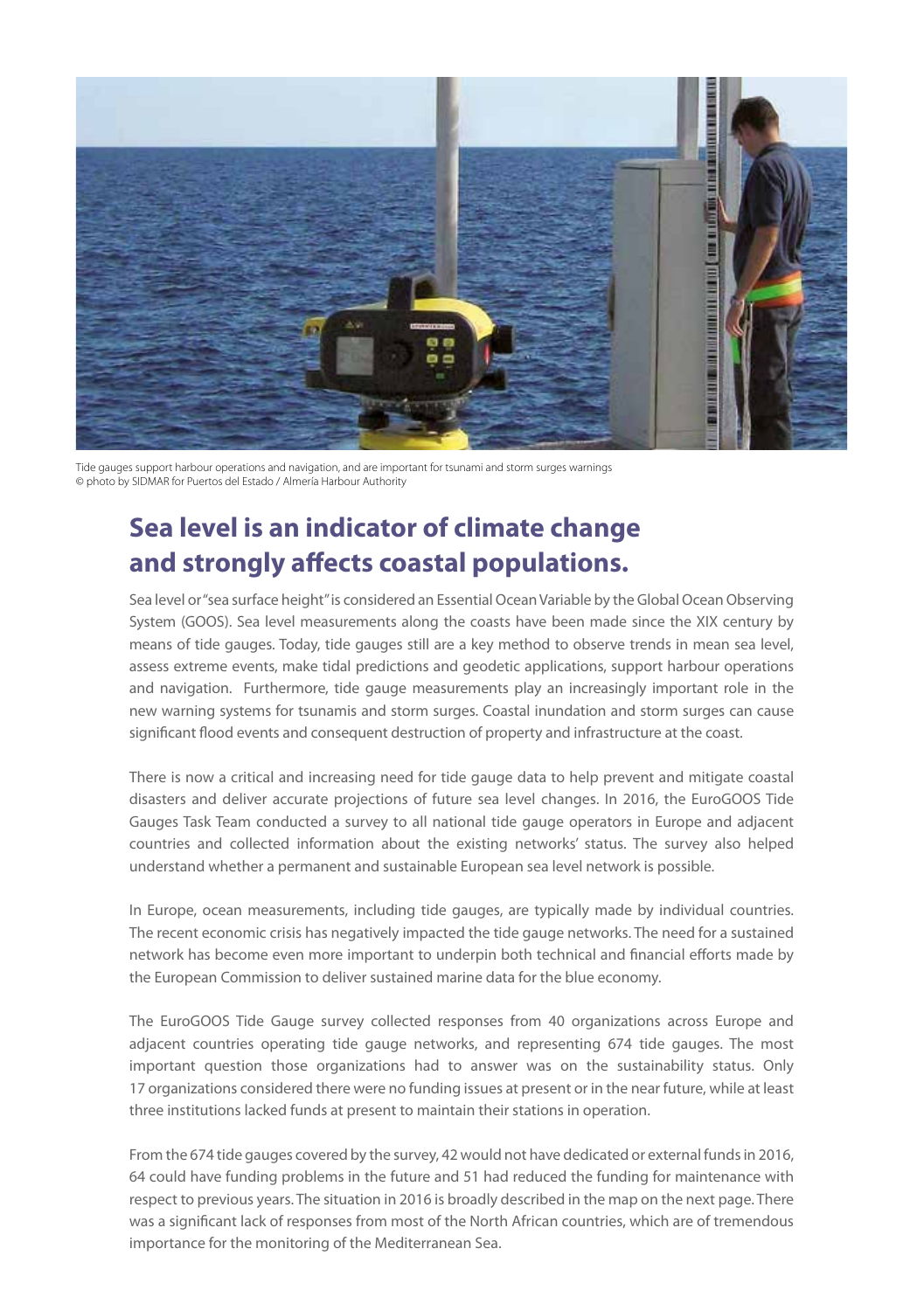

Figure 1: Funding status of tide gauge stations in the regions of European interest according to the responses from national contacts collected by the EuroGOOS Tide Gauge Task Team in 2016

The conclusion from the above numbers is that more than half of the institutions and nearly 25% of the tide gauge stations in Europe and Mediterranean region are facing problems of funding in some way. There is an urgent need therefore to ensure the sustainability of tide gauge stations in Europe and nearby countries. Should a national network be shut down for financial reasons, a blind spot would appear on the map where policymakers and public authorities would be incapable of assessing important coastal hazards such as storm surges, tsunamis, and sea-level elevation. For this reason, EuroGOOS encourages the Member States and the European Commission to allocate adequate funding for this critical element of our ocean observing system.

This map does not pretend to be a comprehensive inventory of the overall 674 tide gauges deduced from the survey: sometimes two or three tide gauges may be at the same harbour; also, many stations were not included along the German coast, for example, where the BSH reported to have 170